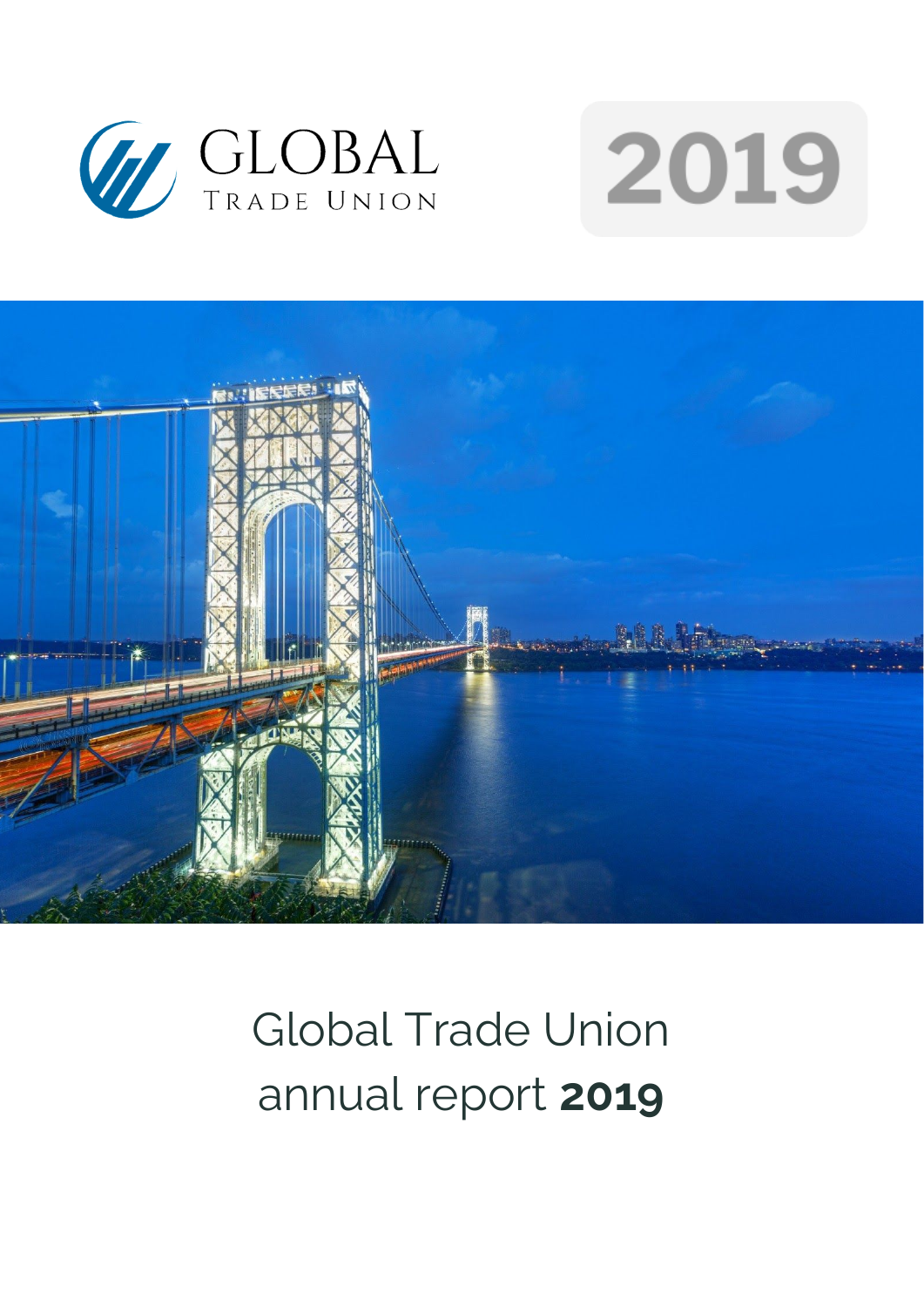## Chairwoman's Statement

Summarizing the annual results, the Global Trade Union team successfully used all the incredible opportunities that the stock market offered investors in 2019. We set a new bar in investing in IPOs and managing funds.

The main points of growth in the report period:

- Analysis of company's operating efficiency and impact of its product or service on the market.
- Participation in IPOs of companies that offer the market the most innovative solutions.
- Keeping shares and trading activity in stocks of companies that already received investment.

Actually, we can't say that the year has been easy because we are not used to going along with the market—we strive to surpass it and get the best results! The Global Trade Union team worked hard in 2019 and yet again proved that it is the best in its field!

Michelle M. Simonson President 4 February 2020

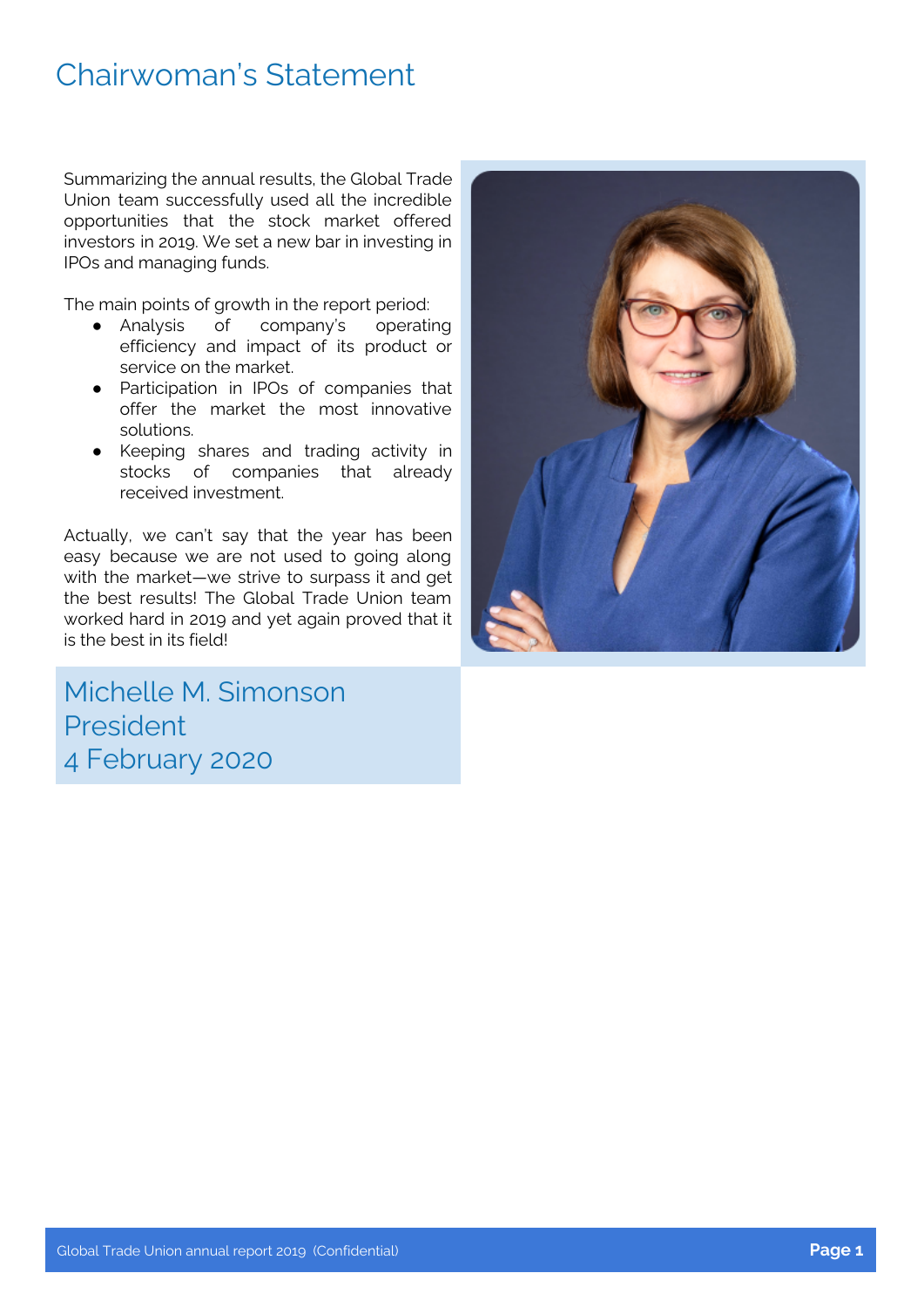# Strategic Report

The Strategic Report provides a review of the Company's business, the operating performance during the year to 31 December 2019 and its strategy going forward. It also considers the principal risks and uncertainties facing the Company.

#### Investment Objective and Policy

Global Trade Union objective is to follow a realisation strategy, which aims to crystallise value for shareholders, through balancing the timing of returning cash to shareholders with maximisation of value.

#### Strategy Implementation Risk

The Company is subject to the risk that implementation of its strategy and its level of performance fail to meet the expectations of its shareholders. The Board has undertaken a thorough review of the Company's investment strategy and policy and its structure, with the objective of maximising shareholder value. The Directors consider that clear alignment between executive incentives and shareholder value optimisation, with ongoing close oversight from the Non-Executive Board, is the optimal way to manage this.

#### Macroeconomic Risk

The performance of the Company's investment portfolio can be materially influenced by economic conditions. These may affect demand for products or services supplied by investee companies, foreign exchange rates, the price of commodities or other input costs, interest rates, debt and equity capital markets, and the number of active trade and financial buyers. All of these factors may have an impact on the Company's ability to realise a return from its investment portfolio and cannot be directly controlled by the Company. This risk has not materially changed in impact from the previous year, and the Board of Directors does not believe there will be a significant impact on the valuations or operations of its portfolio companies.

#### Valuation Risk

The valuation of investments in accordance with IFRS 13 and International Private Equity and Venture Capital Valuation ("IPEV") guidelines requires considerable judgement and is explained in the Notes. This risk has not materially changed in impact from the prior year.

## Gearing Risk

Gearing is used across the Company's investment portfolio. One of the principal risks of gearing is that it can cause both gains and losses in the asset value of portfolio investments to be magnified. Another significant risk associated with gearing is the potentially severe impact on portfolio investments of any breaches of the lenders' banking covenants. Secondary risks relate to whether the cost of gearing is too high and whether the contracted terms of the gearing, including those relating to the terms of borrowings, are appropriate.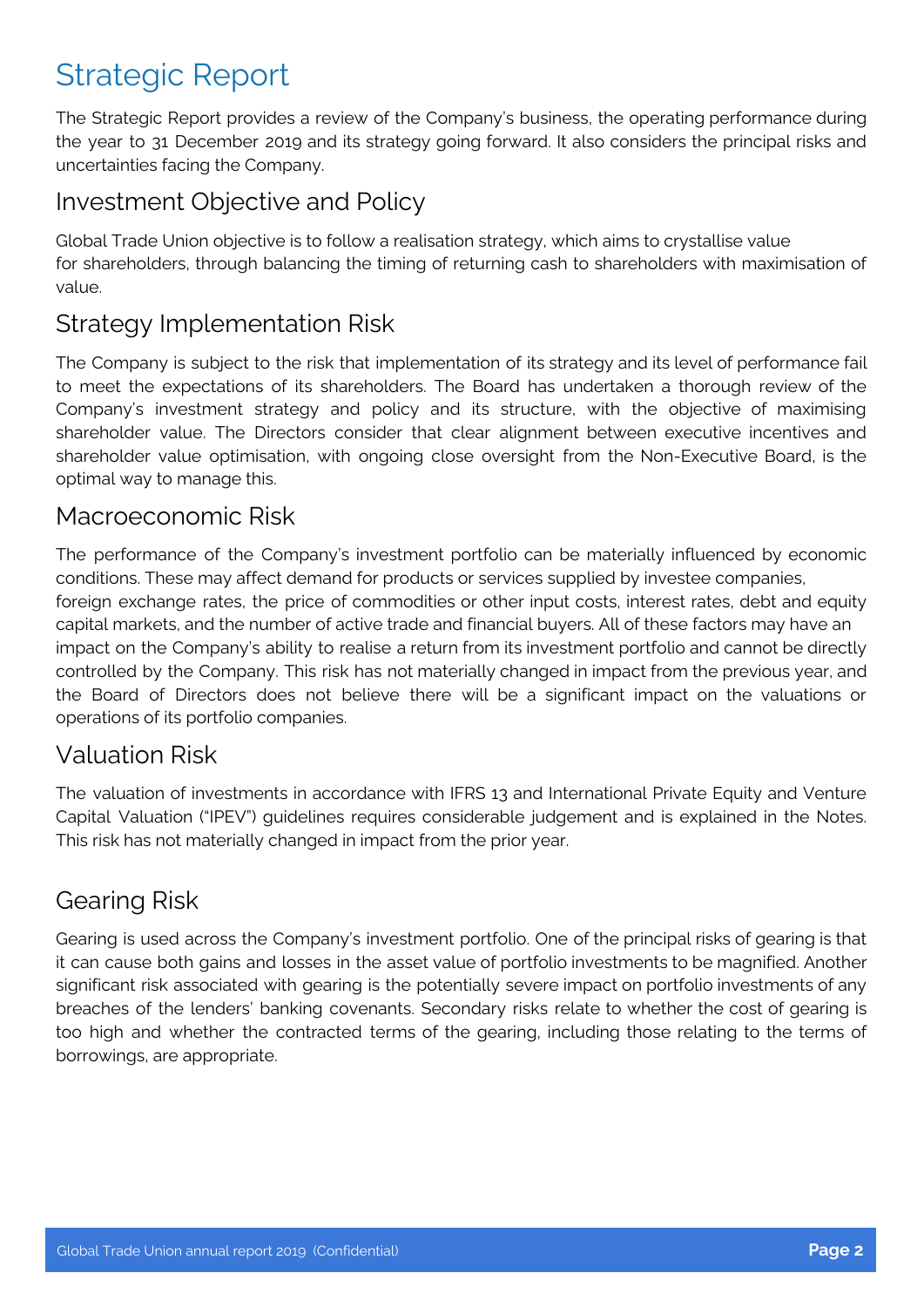## Performance report

During the 2019 reporting year, 8 investments were made in various companies conducting IPOs.

| <b>Ticker</b>                           | Company                              | <b>IPO</b> date | <b>Offering</b><br>price | Current<br>price | <b>Price</b><br>change | Share in<br>portfolio |
|-----------------------------------------|--------------------------------------|-----------------|--------------------------|------------------|------------------------|-----------------------|
| Financial result for existing positions |                                      |                 | +182.6%                  | 20.8%            |                        |                       |
| <b>BYND</b>                             | <b>Beyond Meat</b>                   | May 2           | \$25                     | \$75.6           | $+202.4%$              | 15.7%                 |
| <b>SILK</b>                             | <b>Silk Road Medical</b>             | April 4         | \$20                     | \$40.4           | +101.9%                | 5.3%                  |
| <b>PINS</b>                             | Pinterest                            | April 18        | \$19                     | \$18.6           | $-1.9%$                | 7.6%                  |
| <b>ZM</b>                               | Zoom Video<br>Communications         | April 18        | \$36                     | \$68.0           | +89.0%                 | 9.8%                  |
| <b>TPTX</b>                             | <b>Turning Point</b><br>Therapeutics | April 17        | \$18                     | \$62.3           | $+246.1%$              | 13.2%                 |
| <b>FSLY</b>                             | Fastly                               | May 16          | \$16                     | \$20.1           | $+25.4%$               | 9.4%                  |
| <b>CRWD</b>                             | Crowdstrike                          | June 12         | \$34                     | \$49.9           | $+46.7%$               | 5.1%                  |
| <b>KRTX</b>                             | Karuna Therapeutics                  | June 27         | \$16                     | \$75.3           | +370.9%                | 13.1%                 |
| <b>Financial result</b>                 |                                      |                 |                          | +169.6%          | 100%                   |                       |

Beyond Meat (BYND)

## **+202.4%**

Beyond Meat is a Los Angeles-based producer of plant-based meat substitutes founded in 2009 by Ethan Brown. The company's initial products were launched in the United States in 2012. The company has products designed to emulate beef, meatballs, ground meat, and pork sausage links and patties.

As of July 2019, Beyond Meat had a market value of US\$11.7 billion, following a value of \$3.8 billion on the day of its IPO on 2 May 2019. Beyond Meat trades on the United States NASDAQ exchange under the symbol BYND.

| <b>IPO</b> date       | May 2  |
|-----------------------|--------|
| <b>Offering price</b> | \$25   |
| <b>Current price</b>  | \$75.6 |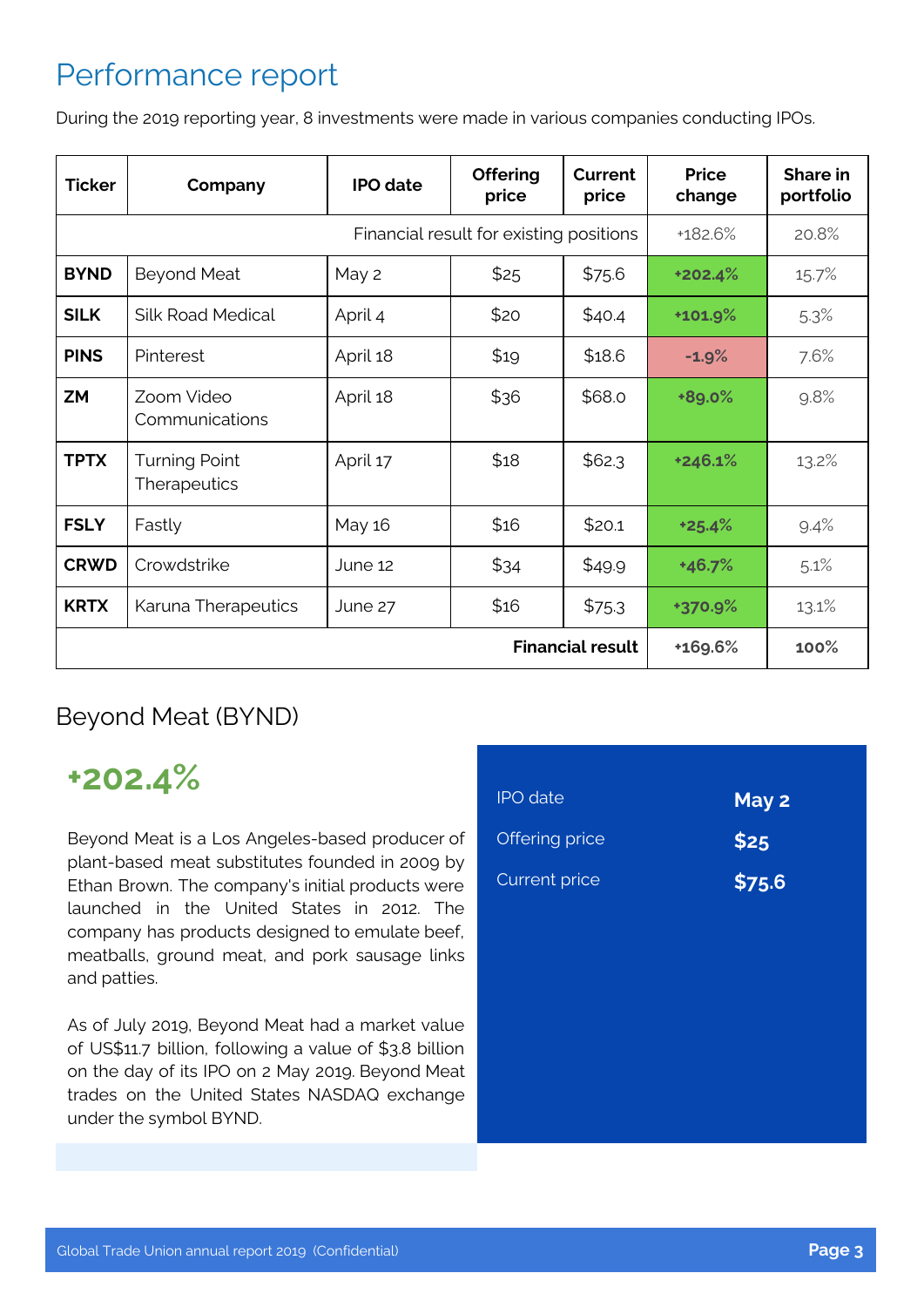#### Silk Road Medical (SILK)

## **+101.9%**

Silk Road Medical is a Sunnyvale, California-based healthcare company.

Silk Road Medical produces and distributes surgical equipment. The Company develops and manufactures less-invasive medical devices intended to improve the treatment of carotid artery disease through proprietary transcarotid therapies. Silk Road Medical serves the medical sector in the United States.

| <b>IPO</b> date      | April 4 |
|----------------------|---------|
| Offering price       | \$20    |
| <b>Current price</b> | \$40.4  |
|                      |         |
|                      |         |
|                      |         |
|                      |         |
|                      |         |

Pinterest (PINS)

## **-1.9%**

Pinterest, Inc. is a company, based in San Francisco. It operates Pinterest - image sharing and social media service designed to enable saving and discovery of information (specifically "ideas") on the internet using images and, on a smaller scale, animated GIFs and videos, in the form of pinboards. The site was created by Ben Silbermann, Paul Sciarra, and Evan Sharp in 2010.

| <b>IPO</b> date       | April 18 |
|-----------------------|----------|
| <b>Offering price</b> | \$19     |
| <b>Current price</b>  | \$18.6   |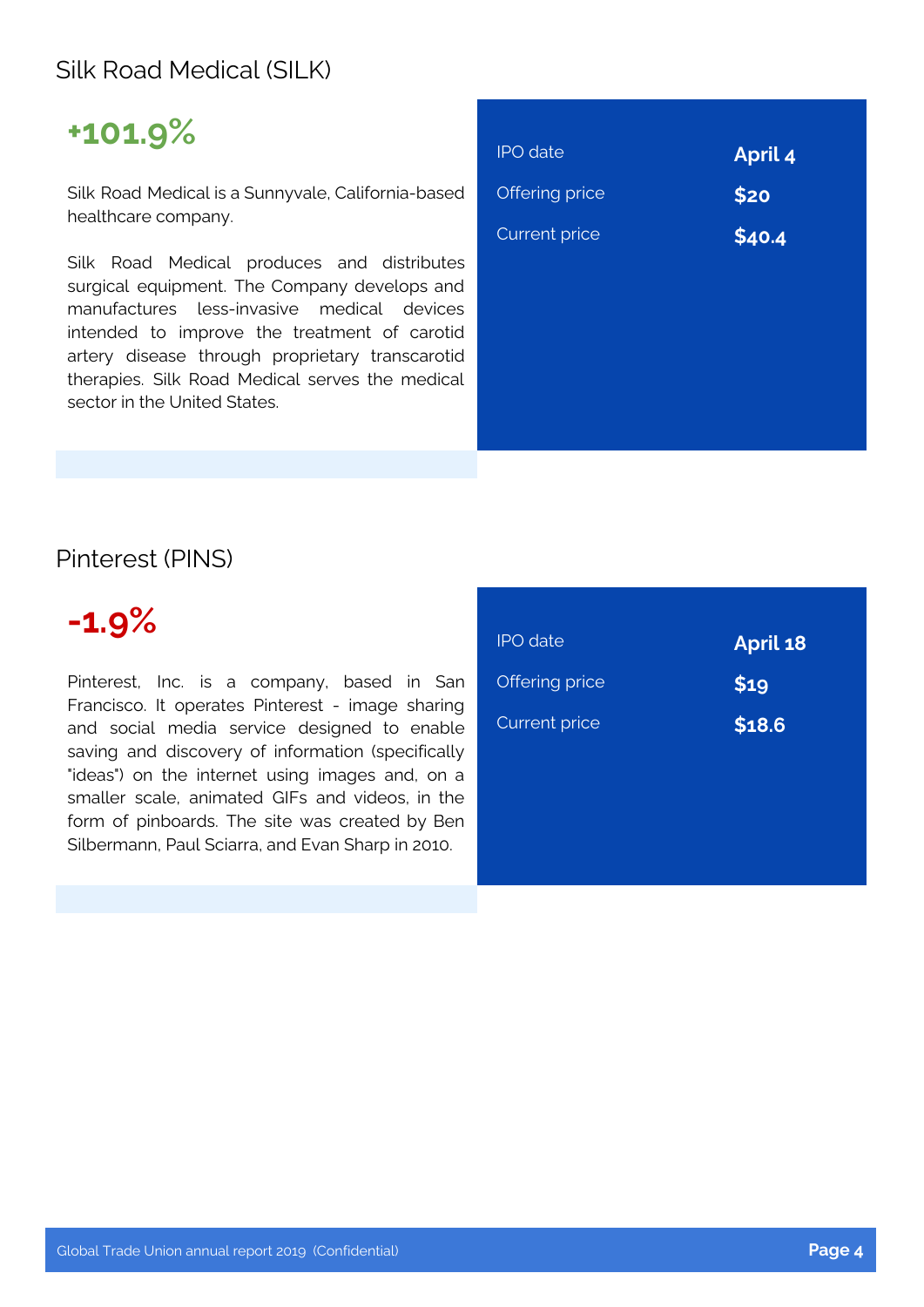## Zoom Video Communications (ZM)

# **+89.0%**

Zoom Video Communications, Inc. is an American communications technology company headquartered in San Jose, California. It provides video telephony and online chat services through a cloud-based peer-to-peer software platform and is used for teleconferencing, telecommuting, distance education, and social relations.

Eric Yuan, a former Cisco engineer and executive, founded Zoom in 2011, and launched its software in 2013.

| <b>IPO</b> date      | April 18 |
|----------------------|----------|
| Offering price       | \$36     |
| <b>Current price</b> | \$68     |
|                      |          |
|                      |          |
|                      |          |
|                      |          |
|                      |          |

## Turning Point Therapeutics (TPTX)

## **+246.1%**

Turning Point Therapeutics, Inc. operates as a biopharmaceutical company. The Company designs and develops novel small molecule to treat cancer related diseases. Turning Point Therapeutics serves medical sector in the United States.

Based on preliminary clinical results in TKI-naïve and pre-treated patients, a registrational study of repotrectinib was initiated in the second half of 2019.

| <b>IPO</b> date      | April 17 |
|----------------------|----------|
| Offering price       | \$18     |
| <b>Current price</b> | \$62.3   |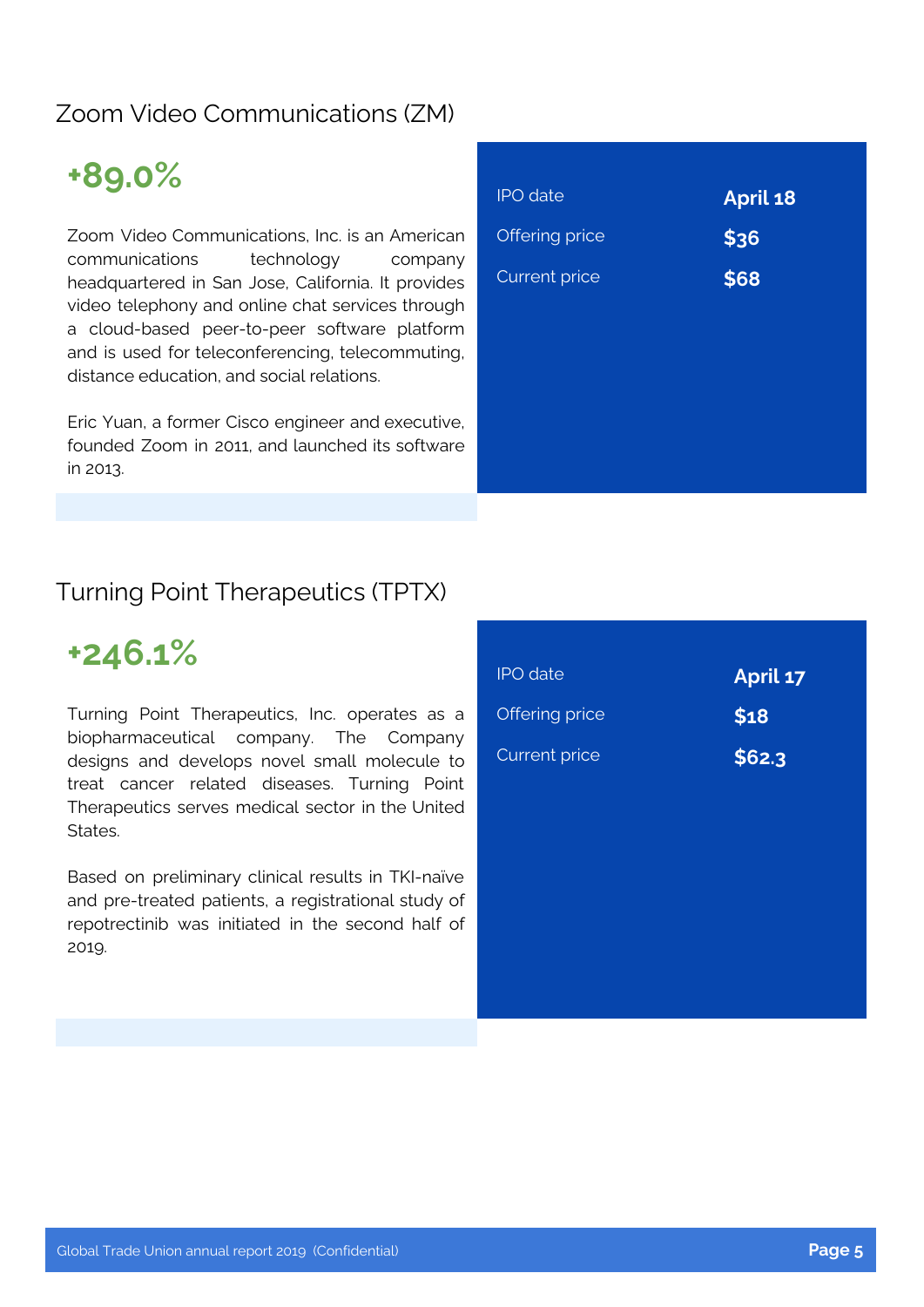## Fastly (FSLY)

## **+25.4%**

Fastly is an American cloud computing services provider. Fastly was founded in 2011 by Artur Bergman, previously chief technical officer at Wikia.

Fastly describes their network as an edge cloud platform, which is designed to help developers extend their core cloud infrastructure to the edge of the network, closer to users. The Fastly edge cloud platform includes their content delivery network, image optimization, video and streaming, cloud security, and load balancing services.

| <b>IPO</b> date      | <b>May 16</b> |
|----------------------|---------------|
| Offering price       | \$16          |
| <b>Current price</b> | \$20.1        |
|                      |               |
|                      |               |
|                      |               |
|                      |               |
|                      |               |
|                      |               |

#### Crowdstrike (CRWD)

# **+46.7%**

CrowdStrike Holdings, Inc. is an American cybersecurity technology company based in Sunnyvale, California. It provides endpoint security, threat intelligence, and cyberattack response services. The company has been involved in investigations of several high-profile cyberattacks, including the 2014 Sony Pictures hack, the 2015–16 cyber attacks on the Democratic National Committee (DNC), and the 2016 email leak involving the DNC.

CrowdStrike was co-founded by George Kurtz (CEO), Dmitri Alperovitch (CTO), and Gregg Marston (CFO, retired) in 2011.

| <b>IPO</b> date | June 12 |
|-----------------|---------|
| Offering price  | \$34    |
| Current price   | \$49.9  |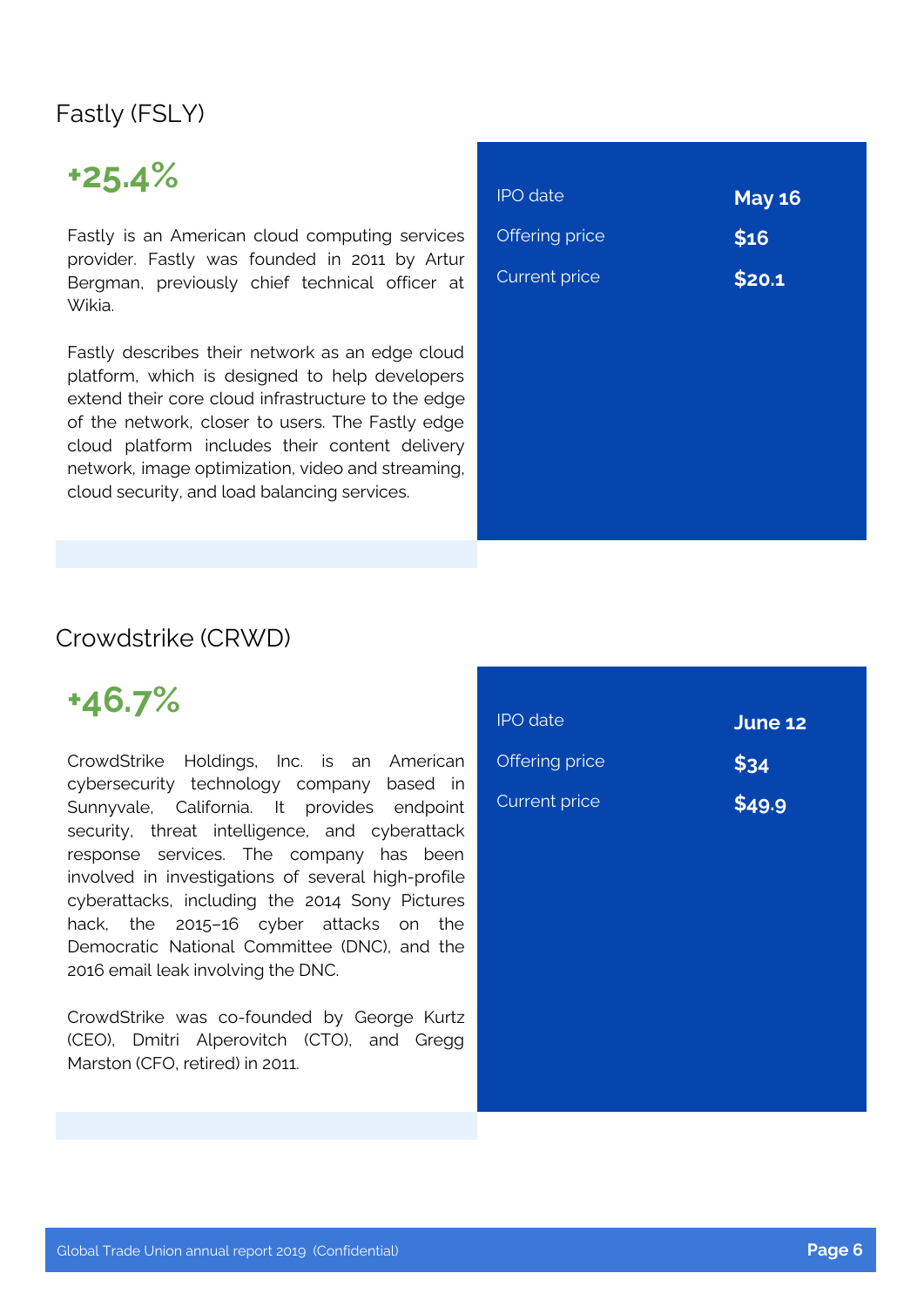## Karuna Therapeutics (KRTX)

# **+370.9%**

Karuna Therapeutics is a Massachusetts-based innovative clinical-stage biopharmaceutical company committed to developing novel therapies with the potential to transform the lives of people with disabling and potentially fatal neuropsychiatric disorders and pain, today announced next steps in the clinical program evaluating KarXT for the treatment of acute psychosis in patients with schizophrenia following the completion of a successful End-of-Phase 2 meeting with the U.S. Food & Drug Administration (FDA). Karuna Therapeutics was founded by Andrew Millerin 2009.

| <b>IPO</b> date      | <b>June 27</b> |
|----------------------|----------------|
| Offering price       | \$16           |
| <b>Current price</b> | \$75.3         |
|                      |                |
|                      |                |
|                      |                |
|                      |                |
|                      |                |
|                      |                |
|                      |                |